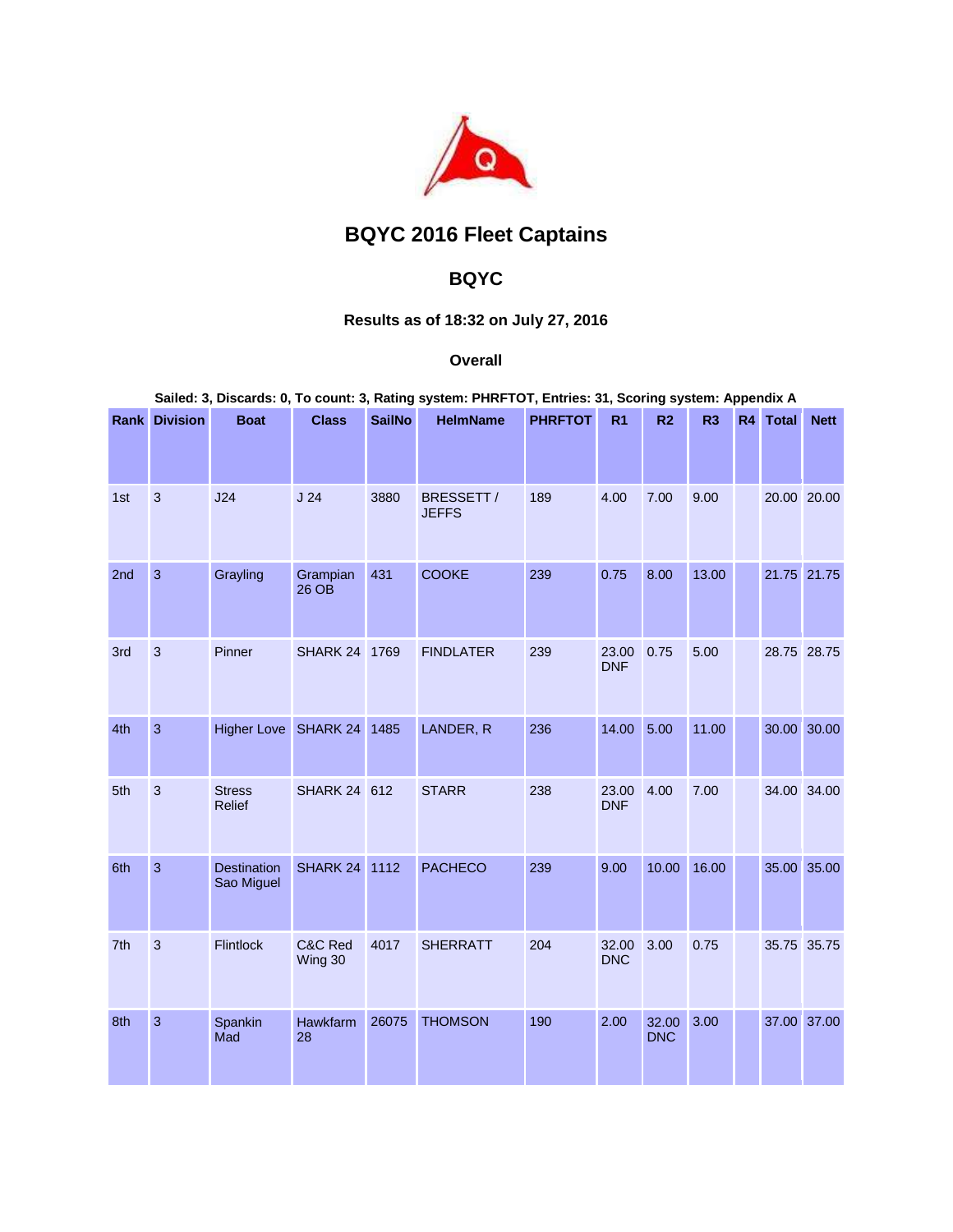| 9th  | $\mathbf{3}$   | Freya                  | Grampian<br>26 IB  | 516   | <b>RENDER</b>    | 261 | 6.00                | 12.00               | 21.00               |  | 39.00 39.00 |
|------|----------------|------------------------|--------------------|-------|------------------|-----|---------------------|---------------------|---------------------|--|-------------|
| 10th | $\overline{3}$ | <b>Great White</b>     | SHARK 24           | 1880  | <b>MACKLIN</b>   | 240 | 32.00<br><b>DNC</b> | 2.00                | 6.00                |  | 40.00 40.00 |
| 11th | $\mathbf{3}$   | Morning<br><b>Star</b> | Grampian<br>26 OB  | 935   | Little           | 237 | 5.00                | 32.00<br><b>DNC</b> | 4.00                |  | 41.00 41.00 |
| 12th | $\overline{3}$ | Dream<br>Weaver        | Tanzer 26          | 480   | <b>LLOYST</b>    | 238 | 13.00               | 11.00               | 18.50               |  | 42.50 42.50 |
| 13th | $\overline{3}$ | Silent<br>Running      | C&C 25             | 44098 | <b>SMITH</b>     | 239 | 11.00               | 14.00               | 18.50               |  | 43.50 43.50 |
| 14th | $\overline{3}$ | Mako                   | SHARK 24           | 1762  | <b>WAGER</b>     | 239 | 17.00               | 13.00               | 14.00               |  | 44.00 44.00 |
| 15th | $\overline{3}$ | Mocha<br>Magic         | C&C 27-3           | 74021 | <b>MCGARVEY</b>  | 222 | 3.00                | 15.00               | 26.00               |  | 44.00 44.00 |
| 16th | $\overline{3}$ | <b>Beowulf</b>         | Niagara<br>26 OB   | 147   | <b>THOMSON</b>   | 209 | 32.00<br><b>DNC</b> | 6.00                | 8.00                |  | 46.00 46.00 |
| 17th | 3              | <b>Tiger Niles</b>     | SHARK 24 1489      |       | <b>AKER</b>      | 238 | 16.00               | 32.00<br><b>DNC</b> | 2.00                |  | 50.00 50.00 |
| 18th | 3              | Unicorn                | SHARK 24           | 1836  | <b>Berchat</b>   | 239 | 23.00<br><b>DNF</b> | 18.00               | 15.00               |  | 56.00 56.00 |
| 19th | $\overline{3}$ | Airush                 | <b>SHARK 24 36</b> |       | <b>STEINITZ</b>  | 239 | 15.00               | 32.00<br><b>DNC</b> | 12.00               |  | 59.00 59.00 |
| 20th | $\overline{3}$ | Siesta                 | <b>CS 27</b>       | 1660  | <b>MCPHERSON</b> | 232 | 10.00               | 20.00               | 32.00<br><b>DNC</b> |  | 62.00 62.00 |
| 21st | $\mathbf{3}$   | Patronus               | Tanzer 22          | 1612  | <b>MACDONALD</b> | 247 | 32.00<br><b>DNC</b> | 16.00               | 17.00               |  | 65.00 65.00 |